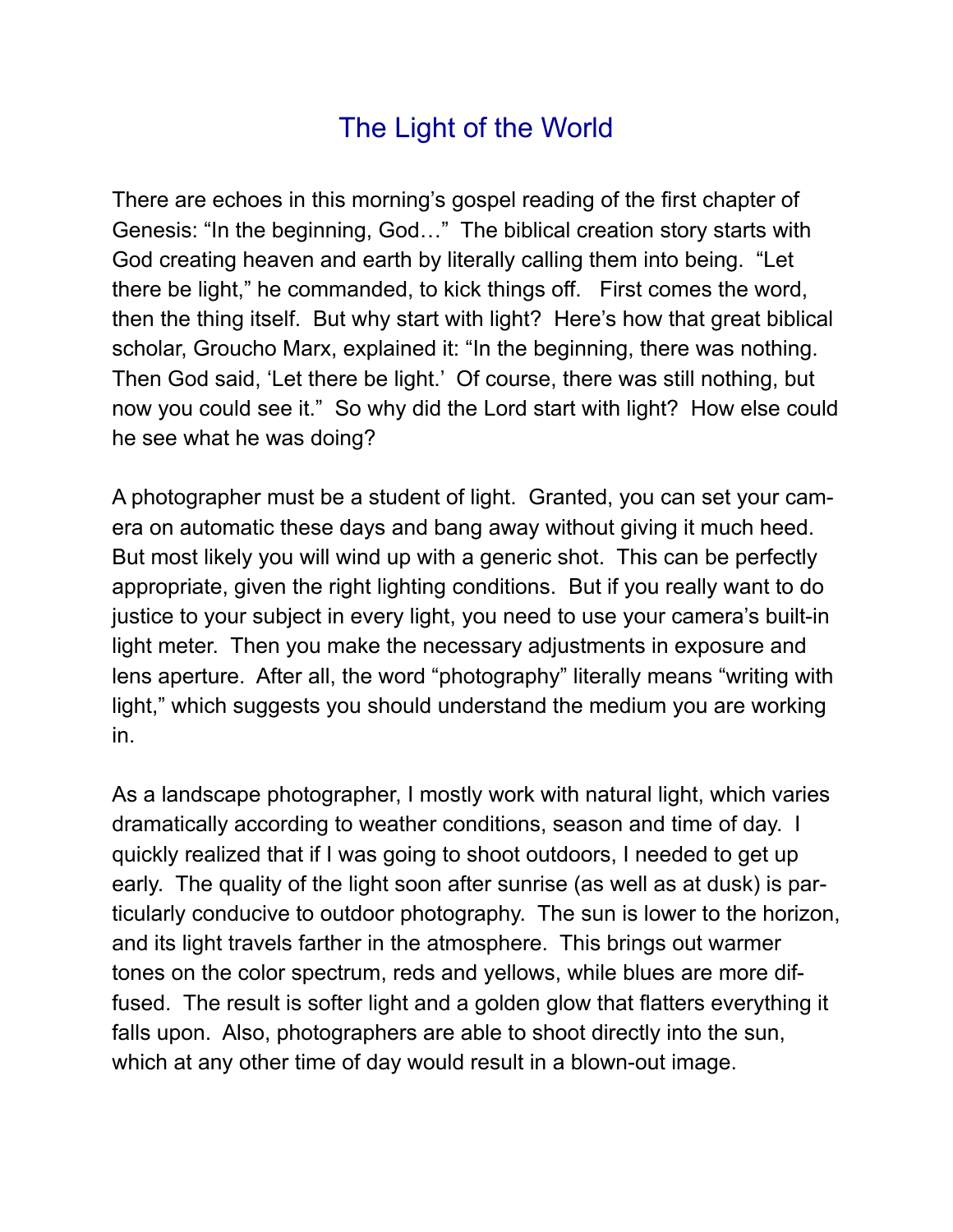We can thank the Impressionists for the insight that they were rendering light first and only secondarily the objects that light shines on. Once they began painting outdoors*,* they realized just how changeable lighting conditions could be outside the studio. With his Haystacks series in the late 1880s, Claude Monet began painting the same subject matter under varying lighting and weather conditions. He often worked on multiple canvasses in succession at different times of day as the sun moved across the sky. For his series depicting the cathedral at Rouen, he set up his canvases side-by-side in rented space by the front window of a lingerie shop across the street. He worked from dawn to dusk over two years (1892 and 1893) on ten paintings in succession. He captured sun and shadow playing across the pale stone façade in brilliant yellows, reds, oranges and blues. He thereby demonstrated how transformative it can be to depict the same scene in a different light.

Light has long been a metaphor for spiritual transformation. Moses saw a light: a bush that burned but was not consumed. He turned aside to see, and his life took a radically different turn. St. Paul was blinded by a light from heaven as he traveled to Damascus, and he quickly joined forces with those he had been persecuting. Jesus Christ *was* the light, according to various gospel accounts. He told his disciples, "I am the light of the world." This was not just a metaphor. At one point, Jesus and three of his disciples ascended a tall mountain where "he was transfigured before them, and his face shone like the sun, and his garments became white as light." This episode became known as the Transfiguration.

An archetypal event of this type occurred in the Gospel of Luke. A radiant figure appeared to shepherds in Bethlehem to announce the birth of the Christ child. A multitude of the heavenly host sang, "Glory to God in the highest, and on earth peace among men with whom he is pleased!" The narrative noted that "the glory of the Lord shone around them, and [the shepherds] were filled with fear."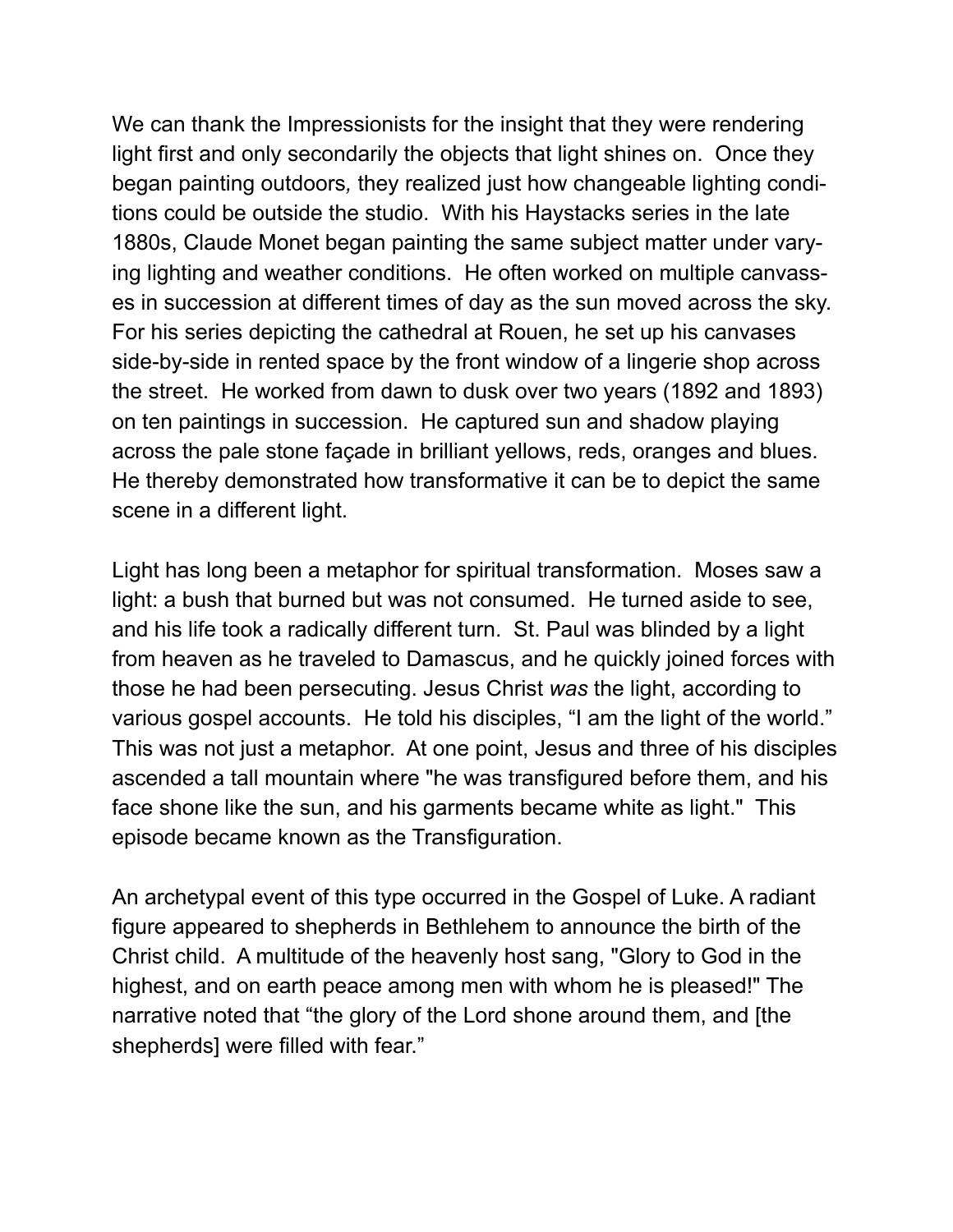Fear seems to be the dominant emotion when biblical figures encounter light from another world. The Old Testament prophet Isaiah had a vision of God on his throne as angels cried, "Holy, holy, holy is the LORD of hosts; the whole earth is full of his glory." Isaiah reacted with dismay. "Oh woe is me," he cried. "I am ruined! For I am a man of unclean lips…" Similarly, when told that he could not look upon God's face and live, Moses hid himself in the cleft of a rock on Mt. Sinai as the Lord passed by. Even God's reflected glory on his face was enough to send the Hebrew people fleeing in terror when Moses came down from the mountain.

The German theologian Rudolph Otto coined the term "numinous" to characterize such events, from the Latin *numen*, signifying a divine power. The Eastern Orthodox use the term "uncreated light" to describe these transfigurations, in contrast to the natural light I work with as a landscape photographer. According to St. Gregory Palamas, a 14th-century Greek monk and theologian, uncreated light exists in the eye of the beholder. He wrote, "Take note that eyes with natural vision are blind to that light," he said. "It is invisible, and those who behold it do so not simply with their bodily eyes, but with eyes transformed by the power of the Holy Spirit."

Numinous experiences are often described as "otherworldly." But as Jesus made clear when he proclaimed the coming of God's kingdom, he wasn't talking about another world. He meant this one, the world as God created it. When Jesus said, "I came into this world that those who do not see may see," he had more in mind than the recovering of sight to those who were born physically blind.